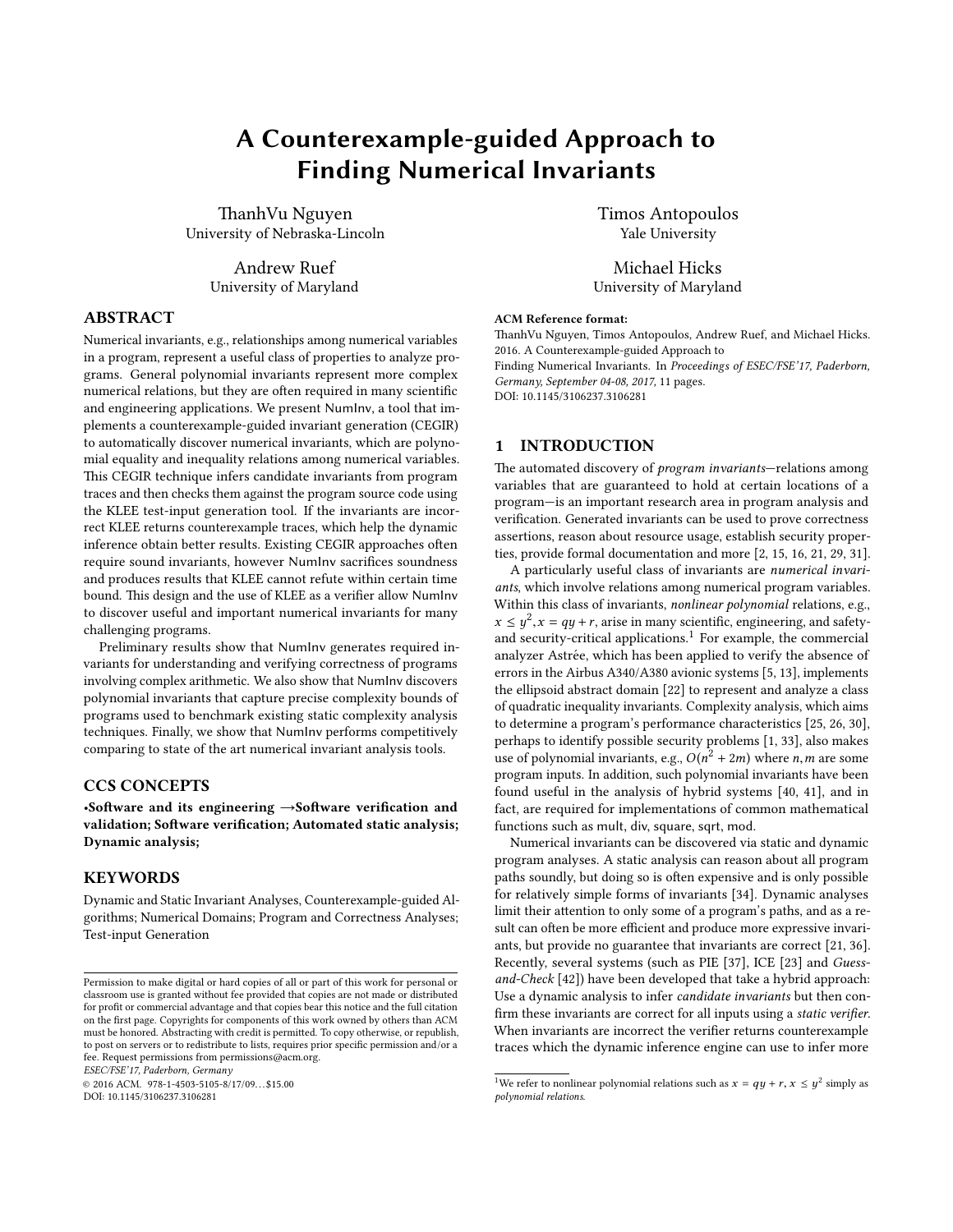<span id="page-1-0"></span>

| int cohendiv(int x, int y){<br>$assert(x>0 88 y>0)$ ; |    |                                      |                             |     | Traces:        |              |
|-------------------------------------------------------|----|--------------------------------------|-----------------------------|-----|----------------|--------------|
| int $q=0$ ; int $r=x$ ;<br>while(r $\geq$ y){         | x  |                                      | $y$ a $b$ q                 |     |                | $\mathbf{r}$ |
| int $a=1$ ; int $b=y$ ;                               | 15 | -2                                   | $\overline{1}$              | 2   | $\overline{0}$ | 15           |
| while $[L1](r \geq 2*b)$ {                            |    |                                      |                             |     | 15 2 2 4 0 15  |              |
| $a = 2*a; b = 2*b;$                                   |    | $15 \quad 2 \quad 1 \quad 2 \quad 4$ |                             |     |                | 7            |
| ł                                                     |    |                                      |                             |     |                |              |
| $r=r-b$ ; $q=q+a$ ;                                   |    |                                      |                             |     |                |              |
| ł                                                     | 4  | 1                                    | $\mathbf{1}$                | 1 0 |                | -4           |
| [L2]                                                  | 4  |                                      | $1 \quad 2 \quad 2 \quad 0$ |     |                | 4            |
| return q;                                             |    |                                      |                             |     |                |              |
|                                                       |    |                                      |                             |     |                |              |

Figure 1: An integer division program and example trace values at location L1 on inputs  $(x = 15, y = 2)$  and  $(x = 4, y = 1)$ . Among other invariants, two key loop invariants discovered at L1 are  $b = ya$  and  $x = qy + r$ , with the latter also found as the postcondition at L2.

accurate invariants. This iterative process is called CounterExample Guided Invariant geneRation (CEGIR).

While the CEGIR approach is promising, existing tools have some practical limitations. One limitation is that they find invariants strong enough to prove a particular (programmer-provided) postcondition where the quality of the generated invariants depends on the strength of the postcondition. As such, they are not well suited for automated analyses on code that lacks such formal specifications. Another limitation is that these tools employ a sound static verifier, which aims to definitively prove that an invariant holds. While this is a good goal, it turns out to be a significant restriction on the quality of the invariants that can ultimately be inferred—it can be quite challenging to do when invariants are nonlinear polynomial and involve many program variables. For example, consider the program in Figure [1,](#page-1-0) which implements Cohen's algorithm for integer division [\[10\]](#page-10-22). Two important loop invariants (at L1) are  $b = ya$  and  $x = qy + r$ , as they both point directly to the correctness of the algorithm.[2](#page-1-1) Neither PIE nor ICE can infer these invariants (both tools time out).

In this paper we present a new CEGIR invariant inference algorithm called NumInv that overcomes these limitations. It has two main components. First, it uses algorithms from DIG [\[35,](#page-10-23) [36\]](#page-10-18) to dynamically infer expressive polynomial equality invariants and linear inequality relations from traces at specified program locations. Second, it uses KLEE [\[6\]](#page-10-24), a symbolic executor, to check candidate invariants and produce counterexamples when they fail to hold. To check an invariant  $p$  holds at location L, NumInv transforms the input program so that L is guarded by the conditional  $\neg p$ . If KLEE is able to reach  $L$  then  $p$  must not be an invariant, and so it outputs a counterexample consisting of the relevant input values at that location. On the other hand, if KLEE never reaches that location prior to timing out, then NumInv accepts the invariant as correct. Although this technique is unsound, KLEE, by its nature as

a symbolic executor, turns out to be very effective in discovering counterexamples to refute invalid candidates.

For the example in Figure [1,](#page-1-0) NumInv is able to find the critical equalities mentioned above, along with many other useful inequalities. These invariants help understand the precise semantics of the program and verify its correctness properties. Moreover, by instrumenting the program with a counter variable, NumInv can even infer program running times as a function of the inputs. For example, NumInv is able to infer the precise running time of the program in Figure [5](#page-6-0) (page [7\)](#page-6-0) which has a tricky, triple-nested loop.

We evaluated NumInv by using it to infer invariants on more than 90 benchmark programs taken from the NLA [\[35\]](#page-10-23) and HOLA [\[17\]](#page-10-25) suites for program verification and from examples in the literature on complexity bound analysis [\[25–](#page-10-10)[27\]](#page-10-26). Our results show that NumInv generates sufficiently strong invariants to verify correctness and to understand the semantics of 23/27 NLA programs containing nontrivial arithmetic and polynomial relations. We also find that NumInv discovers highly precise invariants describing nontrivial complexity bounds for 18/19 programs used to benchmark static complexity analysis techniques (in fact, for 4 programs, NumInv obtains more informative bounds than what were given in the literature). We note that both ICE and PIE cannot find any of these invariants produced by NumInv, even when we explicitly tell these tools that they should attempt to verify these invariants. Finally, on the 46 HOLA programs, we compare NumInv directly with PIE. We find it performs competitively: in 36/46 cases its inferred invariants match PIE's, are stronger, or are more descriptive.

Thus, although NumInv can potentially return unsound invariants, our experience shows that it is practical and effective in removing invalid candidates and in handling difficult programs with complex invariants. We believe that NumInv strikes a practical balance between correctness and expressive power, allowing it to discover complex, yet interesting and useful invariants out of the reach of the current state of the art.

# 2 OVERVIEW

NumInv generates invariants using the technique of counterexampleguided invariant generation (CEGIR). At a high level, CEGIR consists of two components: a dynamic analysis that infers candidate invariants from execution traces, and a static verifier to check candidates against the program code. If a candidate invariant is spurious, the verifier also provides counterexamples (cexs). Traces from these cexs are recycled to repeat the process, hopefully producing accurate results. These steps of inferring and checking repeat until no new cexs or (true) invariants are found. The CEGIR approach is basically exploiting the observation that inferring a sound solution directly is often harder than checking a (cheaply generated) candidate solution.

Other promising CEGIR algorithms, e.g., the ICE, PIE and Guessand-Check tools, have been developed in recent years that take the same approach [\[23,](#page-10-20) [37,](#page-10-19) [42\]](#page-10-21), though they refer to it differently. In particular they refer to CEGIR as a data driven or black-box approach, where the dynamic analysis is called the student or learner, and the static verifier is called the teacher or oracle. These approaches have been able to prove correctness of specifications by inferring inductive loop invariants, or sufficient and necessary preconditions.

<span id="page-1-1"></span> $2x = qy + r$  describes the intended behavior of integer division: the dividend x equals the divisor u times the quotient a plus the remainder r the divisor  $y$  times the quotient  $q$  plus the remainder  $r$ .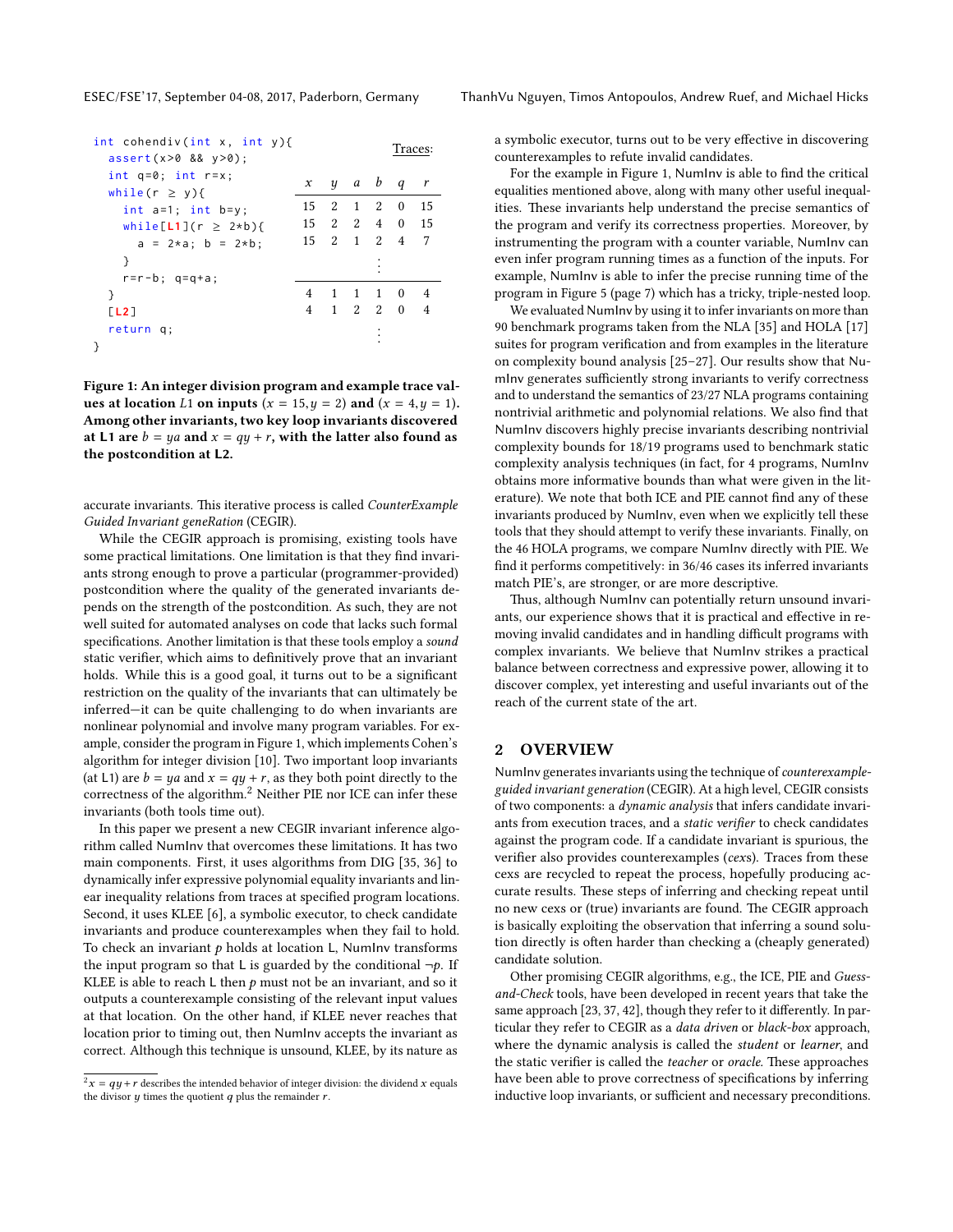#### Finding Numerical Invariants ESEC/FSE'17, September 04-08, 2017, Paderborn, Germany

Some of these works (ICE and PIE) are verification oriented, i.e. they infer invariants to specifically prove a given assertion. In this approach, the computation of these "helper" invariants strictly depends on the given assertions, e.g., if the intended assertion is True then the inferred invariant can be just True. We review these works in more detail in Section [6.](#page-9-0)

NumInv has a different goal and takes a different approach. Our goal is both discovery and verification, and our approach is to find the strongest possible invariant at any arbitrarily given location. When given an undocumented program, NumInv can discover interesting properties and provide the formal specifications. For example, NumInv can reveal a stronger postcondition than the user might think to write down, and the user doesn't have to write down any postconditions at all. Moreover, when given a specific assertion, the resulting invariant from NumInv can help prove it (e.g., if the invariant matches or is stronger than the assertion). Empirically, NumInv can frequently infer invariants that are at least as strong as the postcondition, and frequently, stronger.

#### 2.1 NumInv

NumInv infers candidate invariants using the algorithms from DIG [\[35,](#page-10-23) [36\]](#page-10-18), which produce equality and inequality relations from traces. To check invariants, NumInv invokes KLEE [\[6\]](#page-10-24), a symbolic executor that is able to synthesize test cases for failing tests.

KLEE as a "verifier". NumInv generates candidate invariants at program locations L of interest (e.g., at the start of loops or at the end of functions). To check whether a property  $p$  holds at a location L, NumInv asks KLEE to determine the reachability of the location L when guarded by  $\neg p$ . For example, to check whether the relation  $x = qy + r$  is an invariant at some location L, NumInv modifies the program as follows

... if (!( x == qy + r )){ [L] save (x ,y ,q , r ); // cex traces abort (); } ...

KLEE then runs this program, systematically exploring the space of possible inputs. If, during this process, location L is reached, then the relation does not hold, so a cex consisting of the values of relevant input variables is saved for subsequent inference. On the other hand, KLEE may be able to explore all program paths and thus verify that indeed that invariant  $p$  holds. Or, if this is infeasible, NumInv terminates KLEE after some timeout.

The use of KLEE as the verifier is a key feature of NumInv. Because programs often contain a very large number of possible paths, KLEE rarely explores all of them. However, in our experience (Sec-tion [5\)](#page-5-0), if it does not quickly find a counterexample for  $p$  then  $p$  very likely holds. This is true even when  $p$  is a nonlinear polynomial relation. As such, KLEE serves as a practical improvement over existing theorem provers and constraint solvers, for which reasoning over general polynomial arithmetic is a significant challenge.

Inferring polynomial equalities and linear inequalities. NumInv uses two CEGIR algorithms to find candidate numerical relations  $p$  at program locations of interest. The first algorithm finds *polyno*mial equalities. To do this, for each program location L, NumInv produces a *template* equation  $c_1t_1 + c_2t_2 \cdots c_nt_n = 0$ . This equation contains *n* unknown coefficients  $c_i$  and *n* terms  $t_i$ , with one term<br>for each possible combination of relevant program variables, up for each possible combination of relevant program variables, up to some degree d. NumInv calls KLEE on the program to systematically obtain many possible valuations of relevant variables at L. Each distinct observed valuation, which we call a trace, is substituted into the template to form an instantiated equation. After obtaining at least  $n$  traces, NumInv solves the  $c_i$  using the resulting sets of equations. Substituting the solutions back into the template, we can extract candidate invariants. At this point, NumInv enters a CEGIR loop that tests the candidate invariants by using KLEE as described above. Any spurious invariants are dropped, and the corresponding cex traces are used to infer new candidates, as described above, until no additional true invariants are found.

NumInv's second algorithm tries to infer linear inequalities in the form of octagons, which are inequalities over two variables, containing eight edges. It refines the bounds on the candidate invariants using a divide-and-conquer algorithm. Once again, NumInv estimates and obtains an initial set of traces. It enumerates all possible octagonal inequality forms involving one and two variables and uses KLEE to check inequalities under these forms are within certain ranges  $[minV, maxV]$ . It then narrows this range, iteratively seeking tighter lower and upper bounds.

Finally, from the obtained equality and inequality invariants, NumInv removes any invariants that are logical implications from other invariants. For instance, we suppress the invariant  $x = u$  is also found because the latter in  $x^2 = y^2$ <br>mplies if another invariant  $x = y$  is also found because the latter implies<br>the former. We check possible implications using an SMT solver the former. We check possible implications using an SMT solver (checking whether the negation of the implication is unsatisfiable).

### 2.2 Example

Recall the program cohendiv in Figure [1,](#page-1-0) which takes as input two integers  $x, y$  and returns the integer q as the quotient of x and y. Given this program and locations of interest L1 and L2, NumInv automatically discovers the following (loop) invariants at L1:

$$
x = qy + r \t b = ya
$$
  
\n
$$
y \le b \t b \le r
$$
  
\n
$$
r \le x \t a \le b \t 2 \le a + y
$$

and the following (postcondition) invariants at L2:

$$
x = qy + r \quad 1 \le q + r
$$
  

$$
r \le x \qquad r \le y - 1 \qquad 0 \le r
$$

These equality and inequality relations are sufficiently strong to understand the function's semantics and verify the correctness of cohendiv. More specifically, the nonlinear equation  $x = qy + r$ describes the precise behavior of integer division: the dividend  $x$ equals the divisor  $y$  times the quotient  $q$  plus the remainder  $r$ . The other inequalities also provide useful information for debugging. For example, these invariants reveal several required properties of the remainder r such as r is non-negative ( $r \ge 0$ ), is at most the dividend ( $r \leq x$ ), but is strictly less than the divisor ( $r \leq y - 1$ ). In addition, these invariants can help prove assertions if they exist in the program. For example, if we want to assert and prove the postcondition stating that the returned quotient is non-negative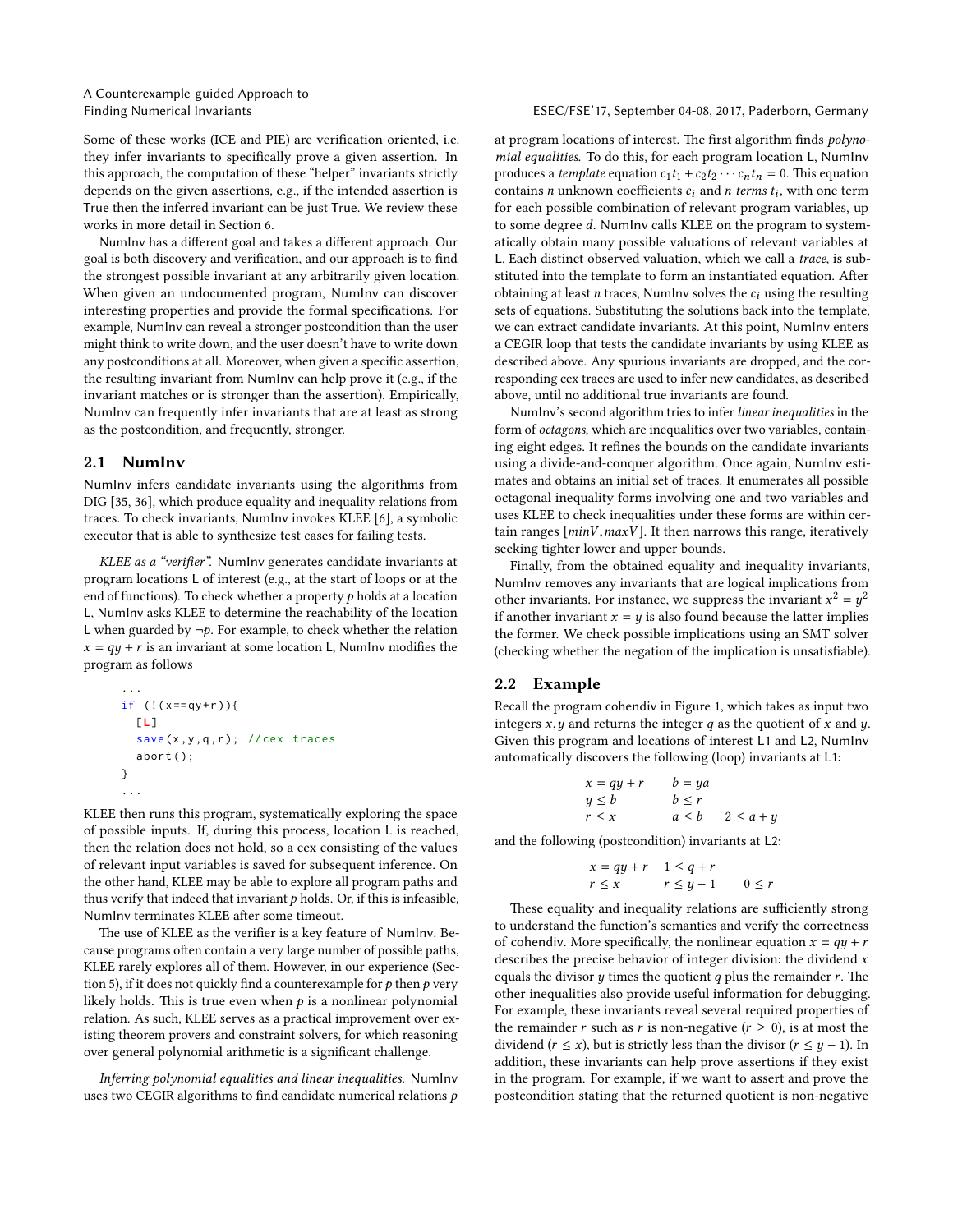$(q \ge 0)$ , then we can easily do so because the discovered invariants at L2 imply  $q \geq 0.3$  $q \geq 0.3$ 

As mentioned above, ICE and PIE generate invariants to prove specific assertions. Thus, given a program with no specific assertion, they will not provide anything useful. Even when asked to verify a specific assertion, e.g.,  $x = qy + r$  or other simpler invariants above found by NumInv, these tools fail to prove them (PIE does not converge and ICE fails to generate invariants to prove the given assertions). We do not have the implementation of the Guess-and-Check algorithm in [\[42\]](#page-10-21) to run on this example, however this work does not support inequalities and thus would not generate the inequality invariants shown.

# 3 INFERRING POLYNOMIAL EQUALITIES

We now discuss NumInv's CEGIR algorithm for generating polynomial equalities among program variables. This algorithm integrates the equation solving technique in DIG with KLEE to find invariants.

#### 3.1 Terms, Templates, and Equation Solving

NumInv infers polynomial equalities by searching for solutions to instantiations of a *template* equation having the form  $c_1t_1$  +  $c_2t_2 \cdots + c_nt_n = 0$ , where  $c_i$  are real-valued and  $t_i$  are terms. Terms consist of polynomials over program variables. More specifically, given a set  $V$  of variables and a degree  $d$ , NumInv creates a set of  $n$  terms consisting of monomials up to degree  $d$  from  $V$ . For instance, the  $n = 10$  terms  $\{1, r, y, a, ry, ra, ya, r^2, y^2, a^2\}$  consist of all monomials up to degree 2 over the variables  $\{r, u, a\}$ all monomials up to degree 2 over the variables  $\{r, y, a\}$ .<br>Number seeks to solve the c: in the template equation

NumInv seeks to solve the  $c_i$  in the template equation by *instanting* the template observed from traces. For our example tiating the  $t_i$  with values observed from traces. For our example, instantiating the template with the trace  $r = 3, y = 2, a = 6$  would yield the equation  $c_1 + 3c_2 \cdots + 36c_n = 0$ . If there are *n* terms, we need at least  $n$  distinct valuations of the variables in  $V$ . Given the (at least)  $n$  equations that result after instantiation, we solve for the  $c_i$ , substituting their solutions into the template to produce<br>equations over the (combinations of) variables in  $V$ equations over the (combinations of) variables in V .

#### 3.2 Algorithm

Figure [2](#page-3-1) shows the CEGIR algorithm for finding polynomial equalities. Given a program  $P$ , and location L, and a degree  $d$ , NumInv automatically computes all equalities with degree up to d over the numerical variables at L. (In Section [5,](#page-5-0) we discuss our use of a single parameter that automatically adjusts the degree d depending on the program).

The first steps are to identify the variables at the program location of interest, and then to construct the terms and template as described above. Then, in the first loop, we use KLEE to obtain traces to instantiate the template and thereby produce equations over the coefficients associated with the generated terms. To obtain traces, we simply ask KLEE to find cexs producing traces reaching L (more specifically, the location guarded by  $\neg$ False at L). To avoid getting old inputs, we explicitly ask KLEE to return only new inputs (by adding assertions that the input variables are not any of the observed ones). After having enough equations, we solve equations

<span id="page-3-1"></span>**input** : a program  $P$ , a location  $L$ , a degree  $d$ output: polynomial equalities over the variables at <sup>L</sup> up to degree d

```
vars \leftarrow extractVars(P, L)
terms \leftarrow createTerms(vars, d)
template ← createTemplate(terms)
inps, traces, eqts, invs \leftarrow \emptyset, \emptyset, \emptyset, \emptysetwhile |eqts| < |terms| do
    cexInps \leftarrow verify (P, L, False, inps)
    if cexInps \equiv \emptyset then
         if inps \equiv \emptyset then return {False} //unreachable
         else return NotEnoughTraces
    inps ← inps ∪ cexInps
    traces \leftarrow exec(P, L, cexInps)
    eqts ← eqts ∪ instantiate(template, traces)
sols ← solve(eqts)
candidates ← extractEqts(sols, terms)
while candidates \neq \emptyset do
    cexlnps ← verify (P, L, candidates, inps)
    foreach candidate ∈ candidates do
     if candidate.stat \neq False then invs.add(candidate)
    if cexInps \equiv 0 then break
    inps ← inps ∪ cexInps
    traces \leftarrow exec (P, L, cexinps)
    eqts ← eqts ∪ instantiate(template, traces)
    sols ← solve(eqts)
    candidates ← extractEqts(sols, terms)
    candidates ← candidates − invs
```
return invs

#### Figure 2: CEGIR algorithm for finding equalities.

using an off-the-shelf linear equation solver and extract results representing candidate equality relations among terms.

Next, the algorithm enters a second loop that iteratively verifies candidate invariants and obtains cex traces allowing the inference algorithm to discard spurious results and generate new invariants. NumInv accepts a candidate invariant as long as KLEE cannot find a cex for it within the timeout period. We repeat the steps of verifying candidate invariants, obtaining cexs, and inferring new results until we can no longer find cexs or new results.

Note that unlike the popular CEGAR technique in static analysis [\[9\]](#page-10-27) that usually starts with a weak invariant and gradually strengthens it, NumInv's CEGIR algorithm starts with a strong invariant (i.e., False) and iteratively weakens it. This is because the algorithm dynamically infers invariants using observed traces. We start with few traces and thus likely generate too strong or spurious invariants. We then subsequently accumulate more traces to refute spurious results and create more general invariants that satisfy all obtained traces.

We also note an interesting property of nonlinear polynomial equalities is that they can represent a form of disjunctive invariants. For example,  $x^2 = 4$  indicates that  $x = 2 \vee x = -2$ . In Section [5.2](#page-6-1) we exploit this useful property to find multiple complexity bounds of a program.

<span id="page-3-0"></span><sup>&</sup>lt;sup>3</sup>NumInv also found this assertion and other postconditions at L2, but discarded them because they are implied by other discovered invariants and are thus redundant.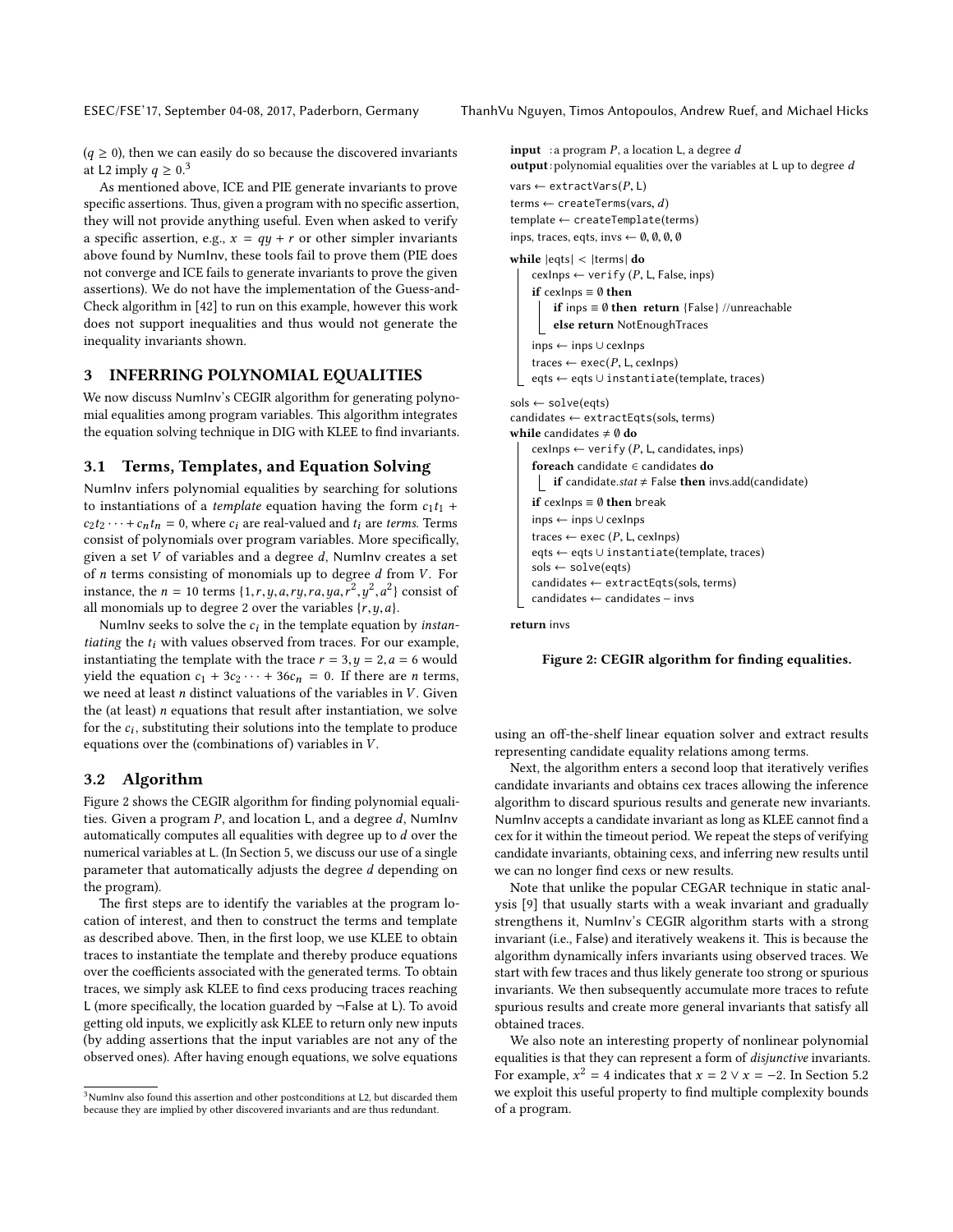# 3.3 Example

We demonstrate this technique by finding the equalities  $b = ya$  and  $x = qy + r$  at location L1 in the cohendiv program in Figure [1,](#page-1-0) when using degree  $d = 2$ .

For the six variables  $\{a,b,q,r,x,y\}$  at L1, together with  $d = 2$ , we create 28 terms  $\{1, a, \ldots, y^2\}$ . NumInv uses these terms to form the<br>term late  $c_1 + c_2 a_1 + \ldots + c_{\Omega} y^2 = 0$  with 28 unknown coefficients  $c_1$ template  $c_1 + c_2a + ... c_{28}y^2 = 0$  with 28 unknown coefficients  $c_i$ .<br>Next, in the first loop, Number uses KLEE to obtain traces such as Next, in the first loop, NumInv uses KLEE to obtain traces such as those given in Figure [1](#page-1-0) to form (at least) 28 equations. From this set of initial equations, NumInv solves and extracts seven equalities.

Now NumInv enters the second loop. In iteration #1, KLEE cannot find cexs for two of these candidates  $x = qy + r, b = ya$  (which are actually true invariants) and save these as invariants. KLEE finds cexs for the other five, $^4$  $^4$  and NumInv forms new equations from the cexs. Next, NumInv combines the old and new equations to obtain another seven candidates, two of which are the already saved ones (because we also use the old equations). In iteration #2, KLEE obtains cexs for the other five candidates. With the help of the new cex equations, NumInv now infers three candidates, two of which are the saved ones. In iteration #3, NumInv uses KLEE to find cexs disproving the remaining candidate and again uses the new cexs to infer new candidates. This time NumInv only finds the two saved invariants  $x = qy + r$ ,  $b = ya$  and thus stops.

# 4 INFERRING OCTAGONAL INEQUALITIES

<span id="page-4-1"></span>

Figure 3: (a) A set of points in 2D and its approximation using the (b) polyhedral, (c) octagonal, (d) zone, and (e) interval regions. These shapes are represented by the conjunctions of inequalities of the forms  $c_1v_1 + c_2v_2 \ge c$ ,  $\pm v_1 \pm v_2 \ge c$ ,  $v_1 - v_2 \geq c$ , and  $\pm v \geq c$ , respectively.

NumInv's second algorithm aims to infer linear inequalities among program variables, essentially by attempting to find a convex polyhedron in multi-dimensional space that contains all observed trace points. Figure [3](#page-4-1) illustrates several examples of polygons in two-dimensional space. Figure [3a](#page-4-1) shows a set of points created from input traces. Figures [3b](#page-4-1), [3c](#page-4-1), [3d](#page-4-1), and [3e](#page-4-1) approximate the area enclosing these points using the polygonal, octagonal, zone, and interval shapes that are represented by conjunctions of inequalities of different forms as shown in Figure [3.](#page-4-1) These forms of relations are sorted in decreasing order of expressive power and computational cost. For example, interval inequalities are less expressive than zone inequalities, and computing an interval, i.e., the upper and lower bound of a variable, costs much less than computing the convex hull of a zone.

NumInv infers octagonal inequalities. These can be computed efficiently (linear time complexity) and are also relatively expressive (e.g. represent zone and interval inequalities as illustrated in

Finding Numerical Invariants ESEC/FSE'17, September 04-08, 2017, Paderborn, Germany

```
Function findUpperBound(term, minV, maxV, P, L)
    if minV ≡ maxV then return maxV
    else if maxV - minV \equiv 1 then
         cexInps \leftarrow verify (P, L, {term \leq minV}, {})
         if cexInps ≡ Ø then return minV
         else return maxV
    else
         midV \leftarrow \lceil \frac{maxV + minV}{2} \rceilcexInps \leftarrow verify (P, L, {term \leq midV}, {})
         if cexInps \equiv \emptyset then
          \Box maxV = midVelse
              //disproved
              traces \leftarrow exec (P, L, cexInps)
              minV = max (instantiate (term, traces))
         return findUpperBound(term, minV, maxV, P, L)
```
Figure 4: CEGIR algorithm for finding inequalities.

Figure [3\)](#page-4-1). Thus, the computation of octagonal inequalities also produces zone and interval inequalities for free. By balancing computational cost with expressive power, octagonal relations are especially useful in practice for detecting bugs in flight-control software, and performing array bound and memory leak checks [\[13,](#page-10-8) [32\]](#page-10-28).

#### 4.1 Terms

The edges of an inferred octagon are represented by a conjunction of eight inequalities of the form  $a_1v_1 + a_2v_2 \ge k$ , where  $v_1, v_2$  are variables,  $a_1, a_2 \in \{-1, 0, 1\}$  are coefficients, and k is a real-valued constant. For example, from the traces in Figure [1,](#page-1-0) we could infer octagonal inequalities such as  $4 \le r \le 15$  and  $3 \le r - y \le 13$  at location L1.

NumInv infers octagonal inequalities by trying to prove invariants  $t \leq k$  for some constant k. Here, term t is a term involving two variables so that  $t \leq k$  is an octagonal constraint, e.g., t could be  $x - y$  or  $x + y$ . More precisely, we consider all  $8n^2$  possible terms for n variables and *n* variables: we create  $n^2$  variable pairs from a set of *n* variables and obtain 8 octograph terms  $l+2v_1+2v_2+2v_3+2v_4$  for each pair  $2v_1$ ,  $2v_2$ obtain 8 octagonal terms { $\pm v_1, \pm v_2, \pm v_1 \pm v_2$ } for each pair  $v_1, v_2$ . For each such term we attempt to prove its upper bound  $k_1$  and lower bound  $k_2$ , if they exist, using the algorithm described next.

# <span id="page-4-3"></span>4.2 Algorithm

One idea for inferring inequalities would be to iteratively refine conjectured bounds using cexs. But this can take a long time. For example, to find the invariant  $x \le 100$ , we can first infer  $x \le 1$ from traces such as  $x \in \{0,1\}$ . We then disprove this candidate with cexs such as  $x \in \{2,3\}$  and weaken the relation to  $x \leq 3$ , which can also be disproved and weakened. This keeps going until we get the cex  $x = 100$ , which allows us to obtain and prove  $x \le 100$ . Even worse than taking a long time to reach the bound  $k$ , this brute-force approach does not terminate when  $x$  has no constant bound. As such, we use a divide-and-conquer-style search instead.

Finding Upper and Lower Bounds. We use the CEGIR algorithm shown in Figure [4](#page-4-2) to compute a precise integral upper bound  $k$ of a term  $t$ . Similar to a binary search, this algorithm computes  $k$ 

<span id="page-4-0"></span><sup>&</sup>lt;sup>4</sup>These spurious results often have many terms and large coefficients, e.g., the simplest of these seven is  $ry^2 - xy^2 - 72ry + 72xy + 8190q + 1397r - 1397x = 0$ .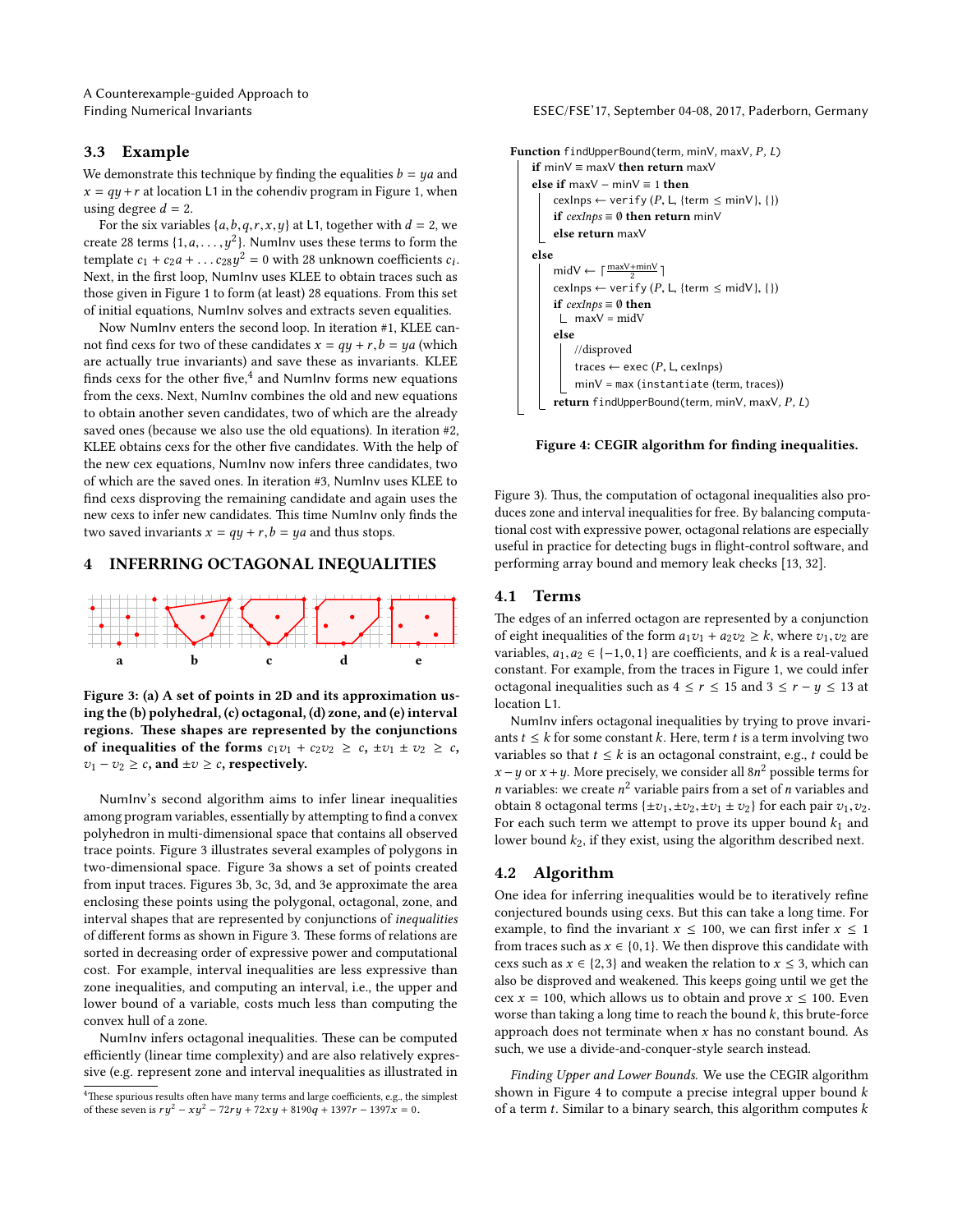from a given interval by repeatedly dividing an interval into halves that could contain  $k$ . We start with the interval  $[\min V, \max V]$ where  $maxV = -minV$ ; our experience is that inequalities are most useful with small constants, so by default we set  $maxV = 10$ . Next we check  $t \leq midV$  where  $midV = \lceil \frac{maxV + minV}{2} \rceil$ . If this inequality is true, then  $k$  is at most  $midV$  and thus we reduce the search to the interval  $[minV, midV]$ . Otherwise, we obtain counterexample traces showing that  $t > midV$  and reduce the search to  $[\min V', \max V]$ , where  $\min V'$  is the largest trace value<br>observed for t. Thus this approach gradually strangthens the guess observed for  $t$ . Thus this approach gradually strengthens the guess of k by repeatedly reducing the interval containing it.

We also use the same approach to find the lower bound of a term t by computing the upper bound of  $-t$ . This is possible because the semantics and results of all computations are reversed when we consider  $-t$ . For example, the max over the traces  $t \in \{2,3\}$  with respect to  $-t$  is  $-2$  and  $-t \leq midV$  indicates the lower bound of t is at least midV.

The algorithm terminates and gives a precise upper bound value when  $t$  ranges over the integers. The algorithm stops when  $minV$ and maxV are the same (because we no longer can reduce the intervals) or when their difference is one (because we cannot compute the exact  $midV$ ). Currently NumInv does not support real-valued bounds. However, we believe that this algorithm can be extended to handle the case when  $t$  ranges over the reals. More specifically, we can approximate the results by using only whole numbers or values up to certain decimal places. This sacrifices precision but preserves soundness and termination, e.g., the invariant is  $x \leq 4.123$  but we obtain  $x \leq 4.2$ , which is also an invariant, but less precise.

#### 4.3 Example

Recall the program cohendiv from Figure [1.](#page-1-0) Suppose NumInv wishes to find inequality invariants at L1 (within [−10,10]). It first uses KLEE to check candidate relations  $r \le 10, y \le 10, r + y \le 10$  $10, r - y \leq 10, \ldots$  and removes those that KLEE refutes. The remaining ones have upper bounds less than or equal to 10.

For each remaining inequality candidate, NumInv iterates to find tighter upper bounds. For example, suppose we wish to find  $k$ such that  $r - y \le k$ . Since  $r - y \le 10$ , the algorithm sets  $midV =$  $(10 + -10) \div 2$  which is 0 and thus tries to check  $r - y \le 0$ . This succeeds. However, this turns out to be weaker than necessary. In the next iteration #2, NumInv tightens the bound to  $(0-10) \div 2 = -5$ and checks  $r - y \le -5$ . This time KLEE returns a cex showing that  $r - y = -3$ . In iteration #3, Numlny relaxes the bound to  $(0 - 3) \div 2 = -1$  and KLEE cannot refute  $r - y \le -1$ . In iteration #4, NumInv guesses and checks  $(-1 - 3) \div 2 = -2$ , in which case KLEE can find cexs stating that  $r - y = -1$ . At this point NumInv accepts the tightest bound  $r - y \le -1$  found in iteration #3. The process for finding the lower bounds is similar as described above.

## <span id="page-5-0"></span>5 EXPERIMENTAL RESULTS

NumInv is implemented in Python and uses the linear equation solver in the SAGE mathematical environment [\[43\]](#page-10-29). NumInv takes as inputs a C program, a list of locations, and interested numerical variables at these locations, and it returns relations among these variables at the considered locations. As mentioned, NumInv uses DIG's algorithms to infer invariants and calls the symbolic execution tool KLEE to check results and obtain counterexamples for refinement. The final step that removes redundant invariants uses the Z3 solver [\[16\]](#page-10-3) to check SMT formulas.

We generate numerical invariants of two forms: nonlinear polynomial equations and octagonal inequalities. For octagonal invariants, NumInv by default considers the bounds within the range [−10,10]. For equalities, NumInv by default sets a single parameter  $\alpha$  = 200 so that it can generate invariants without a priori knowledge of specific degrees. NumInv automatically adjusts the maximum degree so that the number of generated terms does not exceed  $\alpha$ . For example, NumInv considers equalities up to degree 5 for a program with four variables and equalities up to degree 2 for a program with twelve variables. We acknowledge that inferring these parameter constants robustly and automatically is important future work. These constants can be chosen by the NumInv user; we chose values based on our experience. Note that the divide and conquer approach to inferring inequalities in Figure [4](#page-4-2) is quite useful if the user decides to increase the bounds; for range [−10,10] the number of iterations is  $log(20) = 5$  rather than 20 (if we use a brute force algorithm) but for range  $[-100, 100]$  it is  $log(200) = 8$ , not 200 (using brute force).

Experiments. We evaluate and compare NumInv to other invariant analysis systems by considering three experiments. The first experiment in Section [5.1](#page-5-1) determines if NumInv can discover invariants representing precise semantics and correctness properties of programs having complex arithmetic. The second experiment in Section [5.2](#page-6-1) explores the use of NumInv's invariants to represent precise program complexity bounds. The last experiment in Section [5.3](#page-7-0) compares NumInv's performance with the state of the art CEGIR tool PIE. The experiments reported below were performed on a Linux system with a 10-core Intel i7 CPU and 32 GB of RAM.

# <span id="page-5-1"></span>5.1 Analyzing Program Correctness

Programs. In this experiment, we focus on generating invariants that capture semantics and correctness properties of programs having nonlinear polynomial invariants. For this task, we evaluate NumInv on the NLA [\[35\]](#page-10-23) testsuite consisting of programs involving complex arithmetic. The suite, shown in Table [1,](#page-6-2) consists of 27 programs from various sources collected previously by Rodríguez-Carbonell and Kapur [\[7,](#page-10-30) [8,](#page-10-31) [39\]](#page-10-32). These programs are relatively small, on average two loops of 20 lines of code each. However, they implement nontrivial mathematical algorithms involving general polynomial properties and are often used to benchmark numerical invariant analysis methods [\[7\]](#page-10-30). To the best of our knowledge, NLA contains the largest number of numerical algorithms with nonlinear polynomial invariants.

Each program in NLA comes with documented or annotated correctness assertions requiring polynomial invariants, mostly loop invariants having nonlinear polynomial equalities. For evaluation purposes, we consider invariants at the annotated locations and compare them to the documented invariants.

Results. Table [1](#page-6-2) summarizes the results and reports the medians across 11 runs. Column Locs gives the number of locations in the programs where we consider invariants. Column Invs reports the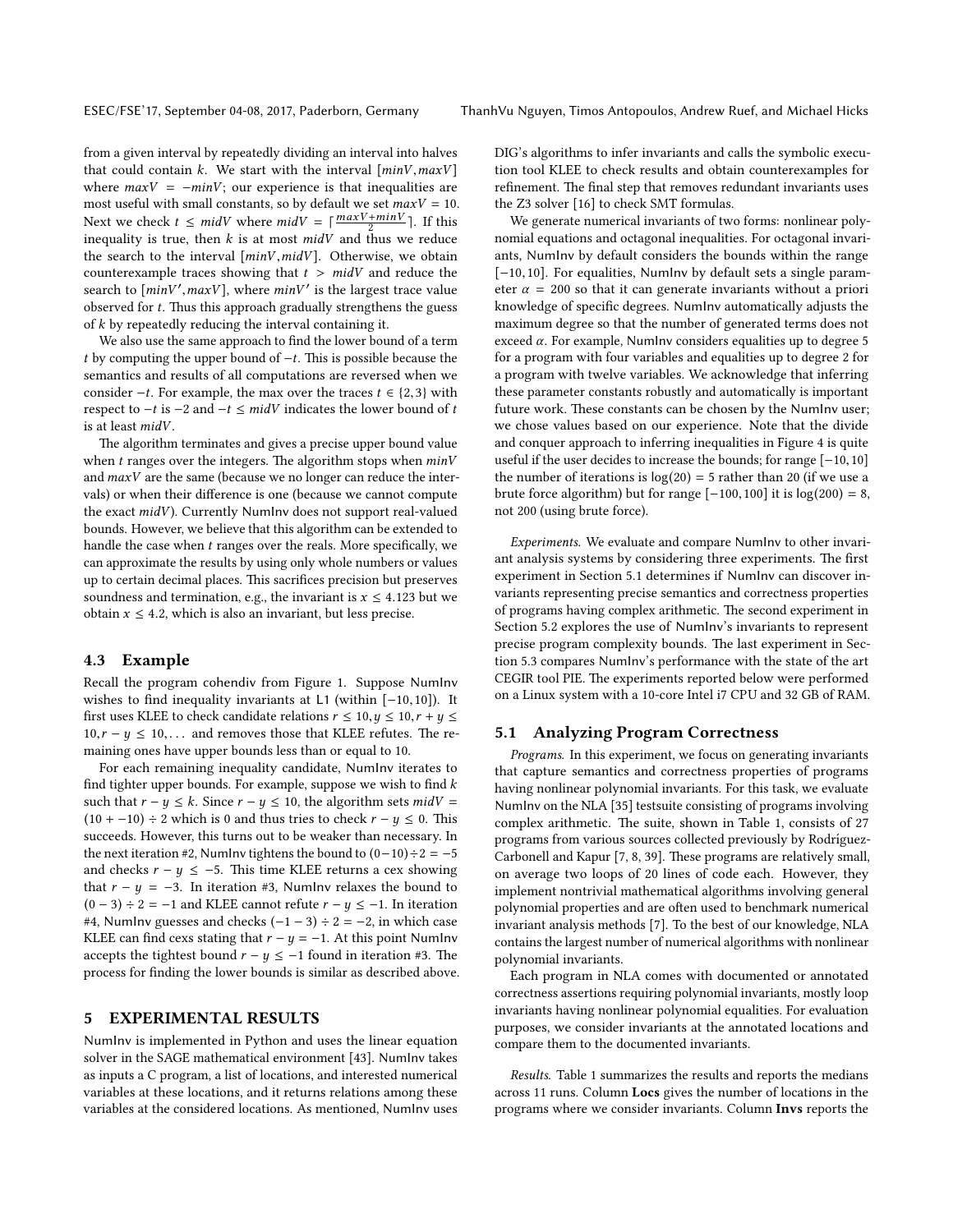| Prog             | Desc       | Locs           | V, T, D | Invs           | Time (s) | Correct      |
|------------------|------------|----------------|---------|----------------|----------|--------------|
| cohendiv         | div        | $\overline{c}$ | 6,3,2   | 11             | 24.57    | ✓            |
| divbin           | div        | $\overline{c}$ | 5,3,2   | 12             | 116.83   | ✓            |
| manna            | int div    | $\mathbf{1}$   | 5,4,2   | 5              | 30.86    | ✓            |
| hard             | int div    | $\overline{2}$ | 6,3,2   | 13             | 71.47    | $\checkmark$ |
| sqrt1            | sqr root   | 1              | 4,4,2   | 5              | 19.35    | ✓            |
| dijkstra         | sqr root   | $\overline{c}$ | 5,7,3   | 14             | 89.32    | ✓            |
| freire1          | sqr root   | $\mathbf{1}$   |         |                |          |              |
| freire2          | cubic root | 1              |         |                |          |              |
| cohencu          | cubic sum  | $\mathbf{1}$   | 5,5,3   | 5              | 22.56    | $\checkmark$ |
| egcd1            | gcd        | $\mathbf{1}$   | 8,3,2   | 9              | 284.52   | ✓            |
| egcd2            | gcd        | $\overline{c}$ |         |                |          |              |
| egcd3            | gcd        | 3              |         |                |          |              |
| prodbin          | gcd, lcm   | $\mathbf{1}$   | 5,3,2   | 7              | 45.13    | $\checkmark$ |
| prod4br          | gcd, lcm   | $\mathbf{1}$   | 6,3,3   | 11             | 87.37    | $\checkmark$ |
| knuth            | product    | $\mathbf{1}$   | 8,6,3   | 9              | 84.69    | $\checkmark$ |
| fermat1          | product    | 3              | 5,6,2   | 26             | 185.36   | $\checkmark$ |
| fermat2          | divisor    | 1              | 5,6,2   | 8              | 101.83   | ✓            |
| lcm1             | divisor    | 3              | 6,3,2   | 22             | 175.29   | $\checkmark$ |
| lcm <sub>2</sub> | divisor    | 1              | 6,3,2   | 7              | 163.86   | $\checkmark$ |
| geo1             | geo series | 1              | 4,4,2   | 7              | 24.41    | ✓            |
| geo2             | geo series | $\mathbf{1}$   | 4,4,2   | 9              | 24.33    | $\checkmark$ |
| geo3             | geo series | $\mathbf{1}$   | 5,4,3   | 7              | 32.38    | $\checkmark$ |
| ps2              | pow sum    | $\mathbf{1}$   | 3,3,2   | 3              | 17.08    | ✓            |
| ps3              | pow sum    | $\mathbf{1}$   | 3,4,3   | $\overline{4}$ | 17.86    | $\checkmark$ |
| ps4              | pow sum    | $\mathbf{1}$   | 3,4,4   | $\overline{4}$ | 18.55    | ✓            |
| ps5              | pow sum    | $\mathbf{1}$   | 3,5,5   | $\overline{4}$ | 19.36    | ✓            |
| ps6              | pow sum    | $\mathbf{1}$   | 3,5,6   | 3              | 21.09    | ✓            |

<span id="page-6-2"></span>Table 1: Results for 27 NLA programs.  $\sqrt{ }$ : NumInv generates sufficiently strong results to prove known invariants.

number of equality and inequality invariants discovered by NumInv. Column V, T, D shows the number of distinct variables, terms, and the highest polynomial degree in those invariants. Column Time reports the time in seconds to generate these results, including the time to remove redundant results. Column Correct indicates whether these invariants matched or were strong enough to prove (imply) the documented invariants.

NumInv found invariants that matched or were sufficiently strong to prove the documented invariants of 23/27 programs in NLA. For these programs, we discovered results matched the documented invariants exactly as written in most cases. NumInv also achieved invariants that are logically equivalent to the documented ones. For example, sqrt1 has two documented equalities  $2a + 1 = t$ ,  $(a+1)^2 =$ <br>s: our results gave  $2a + 1 = t$ ,  $t^2 + 2t + 1 = 4s$ , which is equivs; our results gave  $2a + 1 = t, t^2 + 2t + 1 = 4s$ , which is equiv-<br>alont to  $(a + 1)^2 = s$  by substituting t with  $2a + 1$ . In many alent to  $(a + 1)^2 = s$  by substituting t with  $2a + 1$ . In many cases, NumInv also found undocumented invariants, e.g., most of the discovered octagonal inequalities in the cohendiv program in Figure [1](#page-1-0) are undocumented. For dijkstra, NumInv found the documented invariant describing the semantics of a loop computation, but also discovered an undocumented loop invariant shows that this strange relation is correct and captures detailed  $h^3 = 12h nq - 16npq + hq^2 + 4pq^2 - 12hqr + 16pqr$ . Manual analysis dependencies among variables in the loop. Thus, NumInv's strong invariants can help with understanding both what the program does and also how the program works. In Section [5.2,](#page-6-1) we further exploit such complex invariants to analyze program complexity.

Finding Numerical Invariants ESEC/FSE'17, September 04-08, 2017, Paderborn, Germany

```
void triple (int n, int m, int N){
  assert (0 \le n \le 0 \le m \le 0 \le N);
  int i = 0, j = 0, k = 0; int t = 0;
 while (i < n) { // loop 1
    j = 0; t++;while(j<m){//loop 2
      j++; k=i; t++;while (k < N){k++; t++;}// loop 3
      i = k:
    }
    i + +:
 }
  [L]}
```
Figure 5: An example program that has muliple polynomial complexity bounds.

For these programs, the run time for finding equality invariants is dominated by solving equations because we are solving hundreds of equations with hundreds of unknowns each time. The run time significantly improves if we restrict the search to invariants up to a certain given degree. For example, NumInv took 2s to find the invariants in sqrt1 using degree 2, but it took 20s to find the same invariants using the parameter  $\alpha = 200$ , which queries NumInv for all invariants up to degree 5 in this program. For egcd1, the running time is also cut by more than half if we only focus on quadratic invariants. For inequality invariants, the running time is dominated by checking because we rapidly guess the bound values and check them with KLEE. Moreover, NumInv has to perform this "guess and check" computation for octagonal constraints over all possible pairs of variables.

We were not able to find invariants for 4/27 programs. NumInv was able to infer results matching the documented invariants for freire1 and freire2, but KLEE cannot run on these programs because they contain floating point operations. For egcd2 and egcd3, the underlying SAGE equation solver stopped responding for more than half of the 11 runs (though we got all correct results for the runs during which the solver worked). These problems might occur because the solver has to consider hundreds of equations with very large coefficients for hundreds of unknowns. We are investigating and reporting these problems to the SAGE developers.

# <span id="page-6-1"></span>5.2 Analyzing Computational Complexity

We use NumInv to discover invariants capturing a program's computational complexity, e.g.,  $O(n^3)$  where *n* is some input. Figure [5](#page-6-0)<br>shows the program triple with three nested loops, adapted from shows the program triple with three nested loops, adapted from the program in Figure 2 of Gulwani et al.  $[26]$ . The complexity of this program, i.e., the total number of iterations of all three loops at location L, appears to be  $O(nmN)$  at first glance. Additional analysis yields a more precise bound of  $O(n + mn + N)$  because the number of iterations of the innermost loop is bounded by N instead of  $nmN$  and it furthermore directly affects the running time of the outermost loop [\[26\]](#page-10-11).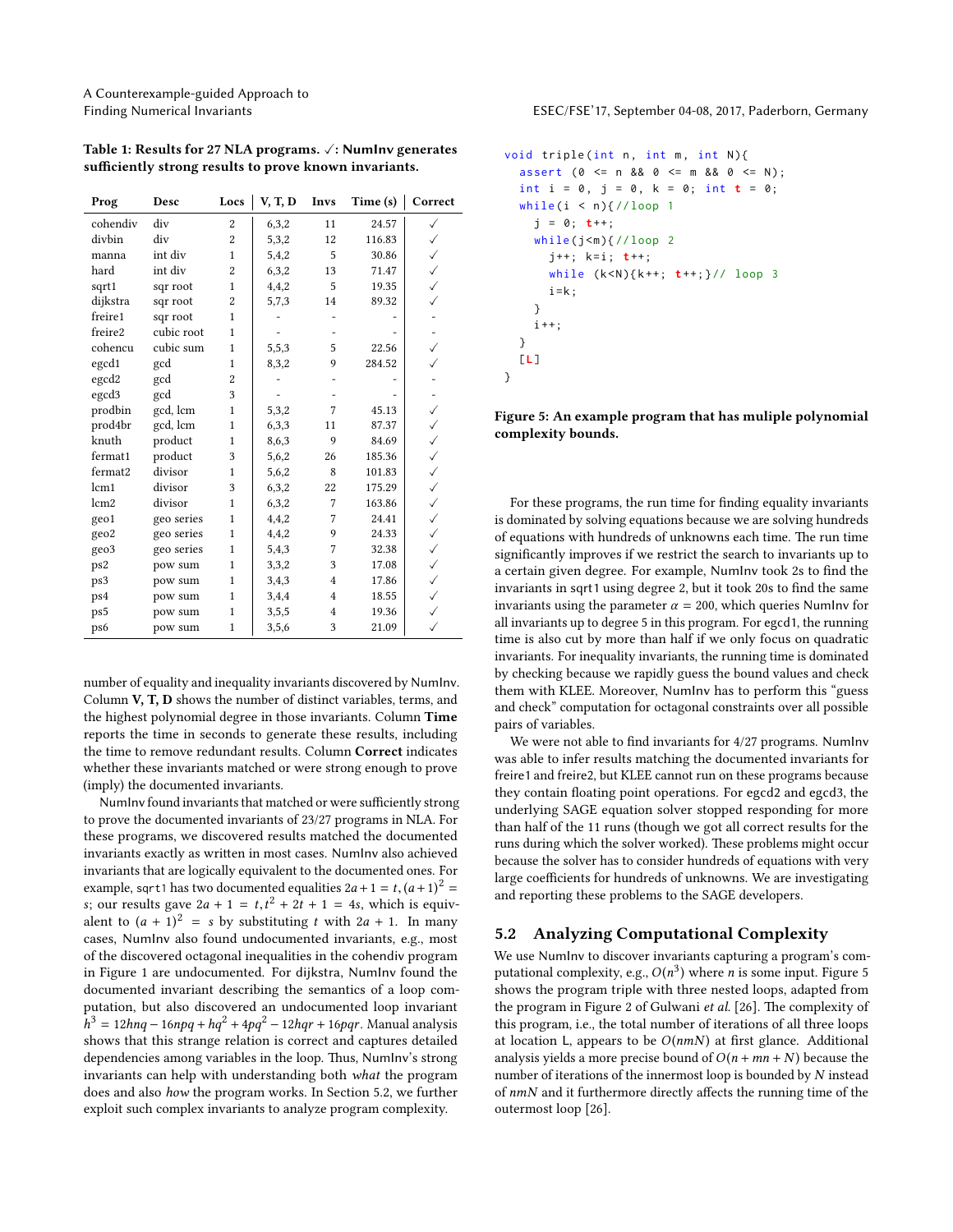<span id="page-7-2"></span>Table 2: Results for computing programs' complexities.  $\sqrt{\cdot}$ : NumInv generates the expected bounds.  $\sqrt{\sqrt{}}$ : NumInv obtains more informative bounds than reported results.  $\checkmark$ <sup>\*</sup>: program was slightly modified to assist the analysis.

| Prog                 | V, T, D | Invs           | Time (s) | Bound          |
|----------------------|---------|----------------|----------|----------------|
| cav09_fig1a          | 2,5,2   | 1              | 14.35    |                |
| cav09_fig1d          | 2,5,2   | 1              | 14.24    |                |
| cav09_fig2d          | 3,2,2   | 3              | 36.09    |                |
| cav09_fig3a          | 2,2,2   | 3              | 14.24    |                |
| cav09_fig5b          | 3,5,2   | 5              | 46.88    |                |
| pldi09_ex6           | 3,8,3   | 7              | 54.18    |                |
| pldi09_fig2 (triple) | 3,15,4  | 6              | 93.55    | $\checkmark$   |
| pldi09_fig4_1        | 2,3,1   | 3              | 44.26    |                |
| pldi09_fig4_2        | 4,4,2   | 5              | 43.72    |                |
| pldi09_fig4_3        | 3,3,2   | 3              | 37.54    |                |
| pldi09_fig4_4        | 5,4,2   | $\overline{4}$ | 56.60    |                |
| pldi09_fig4_5        | 3,4,2   | 3              | 31.60    | $\checkmark^*$ |
| popl09_fig2_1        | 5,12,3  | 2              | 211.73   | $\checkmark$   |
| popl09_fig2_2        | 4,9,3   | 2              | 65.17    | ✓✓             |
| popl09_fig3_4        | 3,4,3   | 4              | 54.70    |                |
| popl09_fig4_1        | 3,3,2   | 2              | 42.76    | $\checkmark^*$ |
| popl09_fig4_2        | 5,12,3  | 2              | 158.3    | √√             |
| popl09_fig4_3        | 3,3,2   | 5              | 39.28    |                |
| popl09_fig4_4        | 3,3,2   | 3              | 34.28    |                |

When given this program, NumInv discovers an interesting and unexpected postcondition, at location L, about the counter variable t, which is a ghost variable introduced to count loop iterations:

$$
N^{2}mt + Nm^{2}t - Nmnt - m^{2}nt - Nmt^{2} + mnt^{2} + Nmt
$$

$$
-Nnt - 2mnt + Nt^{2} + mt^{2} + nt^{2} - t^{2} - nt + t^{2} = 0.
$$

At first glance, this quartic (degree 4) equality with 15 terms looks incomprehensible and quite different than the expected bound  $O(n + mn + N)$  or even  $O(mnN)$ . However, solving this equation for *t*, i.e., finding the roots, yields three solutions  $t = 0$ ,  $t = N + m + 1$ , and  $t = n - m(N - n)$ . Careful analysis reveals that these results actually describe three distinct and exact bounds of this program:

| $t=0$                             | when $n = 0$ .    |
|-----------------------------------|-------------------|
| $t = N + m + 1$                   | when $n \leq N$ , |
| $t = n - m(N - n)$ when $n > N$ . |                   |
|                                   |                   |

Thus, NumInv can find numerical invariants that represent precise program complexity. More importantly, the obtained relations can describe expressive and nontrivial disjunctive invariants, which capture different possible complexity bounds of a program.

Programs. We apply NumInv to find complexity invariants on programs adapted from  $[25-27]$  $[25-27]$ <sup>[5](#page-7-1)</sup> These programs, shown in Table [2,](#page-7-2) are small, but they have nontrivial structures such as nested loops and represent examples drawn from Microsoft's production code [\[26\]](#page-10-11). For these programs, we introduce the counter variable  $t$ and obtain relations among t and other variables such as inputs at the program exit locations.

Results. Table [2](#page-7-2) shows the median results across 11 runs and has similar format as that of Table [1.](#page-6-2) For column **Bound**, a checkmark denotes that NumInv generates invariants representing a similar bound to the one reported in the respective paper. A double checkmark  $(\sqrt{\sqrt{}})$  denotes that NumInv obtains more informative bounds than reported results. A checkmark with an asterisk  $(\checkmark^*)$  denotes that the program was modified slightly to assist the analysis.

As can be seen, NumInv produced very promising results that capture the precise complexity bounds for these programs. For 18/19 programs, NumInv discovered expected or even more informative bounds than reported results in the respective papers. For many programs, NumInv generated equality invariants representing tight bounds, which can be combined with the discovered octagonal inequalities to get expected bounds. For example, for popl09\_fig3\_4, NumInv obtained that the number of iterations  $t$  is either  $n$  or  $m$ . In addition, NumInv finds inequalities expressing that t is larger than both n and m, suggesting that t is equal to max $(n, m)$ , which is the bound also obtained in  $[27]$ . Thus, inequalities, though appearing much weaker compared to the obtained equalities, play an important role to achieve precise program analysis.

Interestingly, in some cases, NumInv produced results that are more informative than the ones given in the respective papers. This is particularly the case for the program triple analyzed earlier because the three distinct bounds produced by NumInv are strictly less than the bound  $n + mn + N$  given in [\[26\]](#page-10-11). We note that in most other cases where NumInv obtained a better bound, the differences were not as apparent as they were for triple.

We performed some adaptations in certain programs to assist the bound analysis. For cav09<sub>-</sub>fig5b, we considered the invariant obtained as one close to the expected bound. For popl09\_fig4\_1, we inserted an assert statement that  $m \geq 0$  the beginning of the program. Finally, for pldi09\_fig4\_5, for the number of iterations  $t$ we obtained the three solutions  $t = n - m$ ,  $t = m$ , or  $t = 0$ , which imply the correct upper bound max $(0, n - m, m)$ .

Finally, NumInv obtained invariants that are not strong enough to show the expected bound for pldi09\_fig4\_4. However, we would have obtained this bound if we had introduced a variable (or a term) representing the quotient from the division of two other variables in the program. In our experiments, when inserting such a variable, we obtained bounds that were tighter than the ones presented in [\[26\]](#page-10-11). Such cases suggest a possible extension to NumInv for predicting useful terms.

## <span id="page-7-0"></span>5.3 Comparing to PIE

NumInv automatically generates invariants for a program location without any given assertions or postconditions. Other state-of-theart CEGIR tools such as PIE generate invariants in a goal-directed manner, driven by supplied postconditions. In this experiment, we compare NumInv with PIE's guided inference with postcondi-tions. This experiment used the HOLA benchmark programs [\[17\]](#page-10-25) (adapted by the developers of PIE). These programs, shown in Table [3,](#page-8-0) are short (10-40 LoC each) C programs already annotated with postconditions.

We first ran PIE on each program and recorded PIE's running time in seconds. Then, we removed the postcondition and ran NumInv, asking it to generate invariants at the location in the program

<span id="page-7-1"></span> $^{5}\rm{We}$  disable nondeterministic functions in these programs because currently NumInv assumes deterministic programs.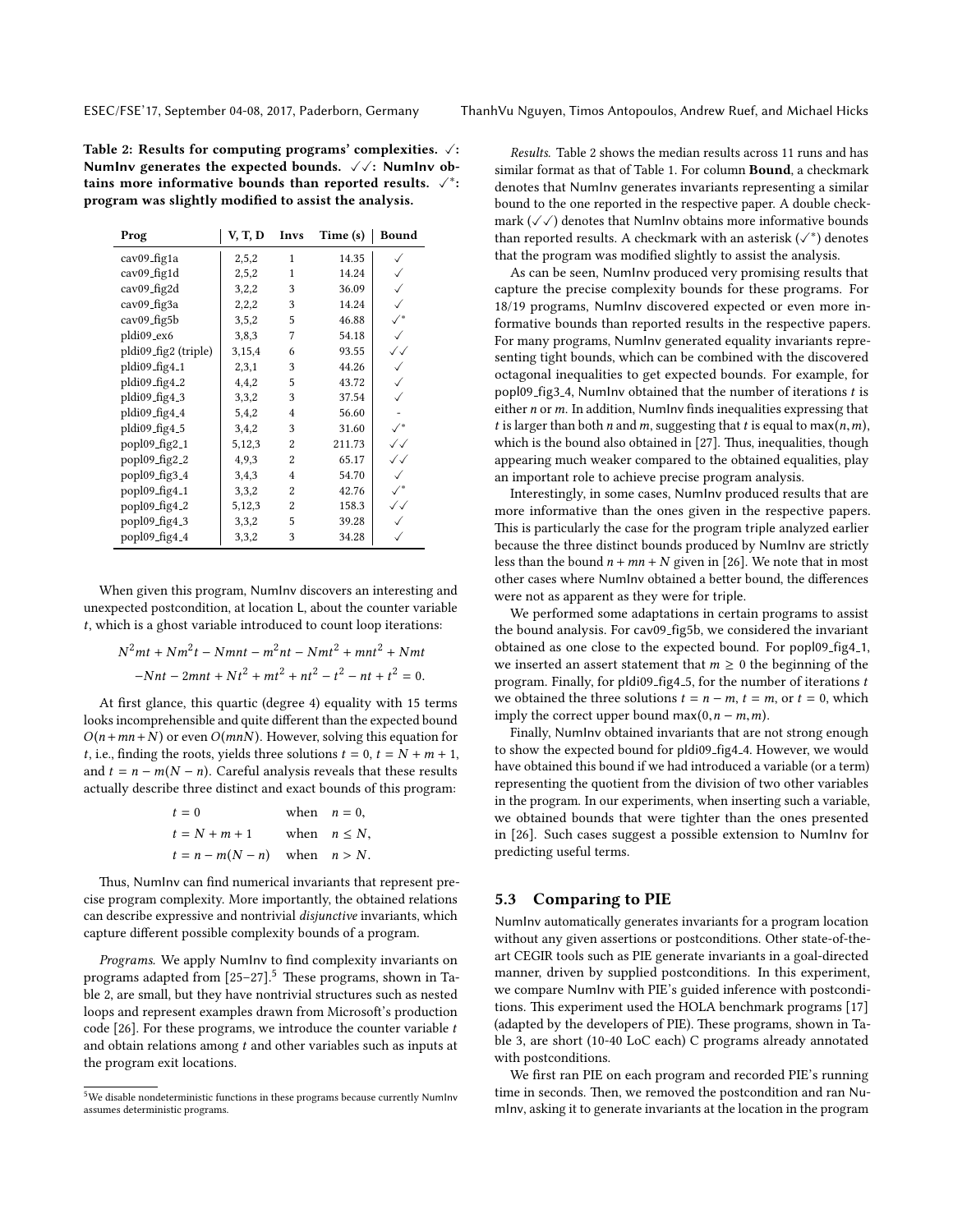<span id="page-8-0"></span>Table 3: Results for the HOLA benchmarks [\[17\]](#page-10-25).  $\sqrt{ }$ : Made invariants from PIE.  $\sqrt{\sqrt{}}$ : Made stronger invariants than PIE. An asterisk <sup>∗</sup> indicates that verifying the invariant required additional investigation. ◦: Failed to make any invariants, no running time reported in that case.

|  |  | Benchmark   PIE time (s)   Numlnv time (s)   Correct |  |
|--|--|------------------------------------------------------|--|
|--|--|------------------------------------------------------|--|

| 01 | 21.88     | 8.75      | $\checkmark$             |
|----|-----------|-----------|--------------------------|
| 02 | 36.12     | 10.35     | $\checkmark$             |
| 03 | 56.28     | 108.20    | $\checkmark$             |
| 04 | 19.11     | NA        | $\circ$                  |
| 05 | 25.19     | 13.20     | $\checkmark$             |
| 06 | 61.98     | 14.67     | $\checkmark^*$           |
| 07 | NA        | 16.83     | $\checkmark$             |
| 08 | 19.02     | 31.49     | $\checkmark\checkmark^*$ |
| 09 | NA        | 30.19     | $\checkmark$             |
| 10 | 24.6      | <b>NA</b> | $\circ$                  |
| 11 | 27.95     | NA        | $\circ$                  |
| 12 | 44.52     | NA        | $\circ$                  |
| 13 | NA        | 19.33     | ✓                        |
| 14 | 25.98     | 11.65     | $\checkmark$             |
| 15 | 48.30     | 7.7       | $\checkmark$             |
| 16 | 33.19     | 29.07     | $\checkmark$             |
| 17 | 53.36     | 10.33     | $\checkmark$             |
| 18 | 21.70     | 7.7       | $\checkmark$             |
| 19 | <b>NA</b> | 25.79     | $\checkmark$             |
| 20 | 331.93    | 104.40    | $\checkmark$             |
| 21 | 25.65     | 11.60     | $\checkmark^*$           |
| 22 | 25.40     | 10.90     | $\checkmark$             |
| 23 | 23.40     | 9.07      | $\checkmark$             |
| 24 | 51.22     | NA        | $\circ$                  |
| 25 | NA        | 16.76     | $\checkmark$             |
| 26 | 87.64     | 13.50     | $\checkmark$             |
| 27 | 55.41     | 376.80    | ✓                        |
| 28 | 22.16     | NA        | $\circ$                  |
| 29 | 58.82     | <b>NA</b> | $\circ$                  |
| 30 | 33.92     | NA        | $\circ$                  |
| 31 | 88.10     | 20.39     | $\checkmark$             |
| 32 | 226.73    | NA        | $\circ$                  |
| 33 | NA        | 48.04     | $\checkmark^*$           |
| 34 | 121.87    | 12.20     | $\checkmark$             |
| 35 | 20.07     | 13.23     | ✓                        |
| 36 | NA        | 14.98     | $\checkmark$             |
| 37 | NA        | 14.23     | $\checkmark\checkmark^*$ |
| 38 | 37.37     | 10.83     | $\checkmark$             |
| 39 | 24.68     | 2.39      | $\checkmark$             |
| 40 | 60.71     | 17.07     | $\checkmark^*$           |
| 41 | 34.10     | 15.47     | $\checkmark$             |
| 42 | 54.93     | 13.13     | $\checkmark^*$           |
| 43 | 21.16     | 11.3      | $\checkmark$             |
| 44 | 31.92     | 12.3      |                          |
| 45 | 84.00     | 15.3      | $\checkmark$             |
| 46 | 27.56     | <b>NA</b> | $\circ$                  |
|    |           |           |                          |

where the postcondition was. If NumInv was able to generate invariants, we compared those invariants to the postcondition. If the invariants that NumInv generated were at least precise enough to establish the given postcondition, then NumInv earned a checkmark  $(\checkmark)$ . If the invariants were more precise, then NumInv earned a double checkmark  $(\sqrt{\sqrt{}})$ . For the programs that NumInv could

not generate invariants, then the analysis is assigned the symbol ◦. The results are in Table [3.](#page-8-0)

For 36/46 programs, NumInv found invariants that were at least as strong as the postconditions in the PIE programs. For the remaining 10/46 programs, NumInv failed to produce necessary invariants. For 13 of the 36 programs where NumInv produced invariants, NumInv was able to generate stronger invariants. For example, for program 17, the target postcondition was  $k \geq n$  given a precondition  $n \geq 0$ , and NumInv produced, among other invariants, that  $k = (n^3 - n + 6)/6$ , which implies that for all  $n \ge 0$ ,  $k \ge n$ .<br>For programs having the  $\ell^*$  or  $\ell^*$ . Numlay found stre

For programs having the  $\tilde{\checkmark^*}$  or  $\checkmark\checkmark^*,$  NumInv found stronger invariants that imply the given postcondition, but require additional human effort to reason about. For program 42, the given postcondition is  $a \%$  2 = 1, i.e.,  $a$  is odd. NumInv found the invariants  $xy = x + y - 1, u_1 - a \le -2, a = x + y - 1, \text{ and } 2u_1 = x + y - 2. \text{ This}$ set of constraints implies that  $x + y = 2(u_1 + 1)$  and  $a = x + y - 1$ , which indicates that  $a$  is indeed odd. But the first invariant in this set produced by NumInv, also points to another relation among those variables, namely that at least one of  $x$  and  $y$  is equal to 1, and thus we marked this example with a double checkmark and additionally annotated it with an asterisk.

Another interesting case is with program 8 that contains a postcondition  $x < 4 \vee y > 2$ , which has a disjunctive form of strict inequalities that NumInv does not support. Instead of generating this, NumInv returns a stronger relation  $x \leq y$ , which implies this postcondition and therefore proves it.

Summary. These experiments show that NumInv is effective in producing expressive and useful invariants. The NLA experiment in Section [5.1](#page-5-1) shows that NumInv discovers necessary invariants to understand the semantics and check correctness properties of 23/27 NLA programs containing nontrivial arithmetic. The Complexity experiment in Section [5.2](#page-6-1) indicates that NumInv discovers useful invariants that capture challenging complexity bounds for 18/19 programs used to benchmark static complexity analyses. We also note that the recent CEGIR tools ICE and PIE cannot find any of these nonlinear polynomial invariants produced by NumInv in these experiments, even when we explicitly tell these tools that they should attempt to verify these invariants. Finally, the HOLA experiment in Section [5.3](#page-7-0) shows that NumInv competes well with PIE and in 36/46 programs discovers invariants that match or are more informative than PIE's.

#### 5.4 Threats to Validity

As mentioned NumInv can return unsound results because KLEE cannot fully verify programs with complex polynomial properties. We can recover soundness by using a true verifier instead, e.g., we are considering the verification tools CPAChecker [\[4\]](#page-10-33) and Ultimate Automizer [\[28\]](#page-10-34), which performed well in the recent SV-COMP 2017 [\[3\]](#page-10-35). However, our experience shows that KLEE is effective in finding counterexamples disproving invalid results and thus results that KLEE cannot disprove have high likelihood of being correct. KLEE is also practical because it can consider challenging invariants that are not understandable to many sound verifiers.

KLEE does not fully support floating point arithmetic and thus NumInv is limited to finding invariants over integral variables. KLEE is also language dependent, thus NumInv considers only C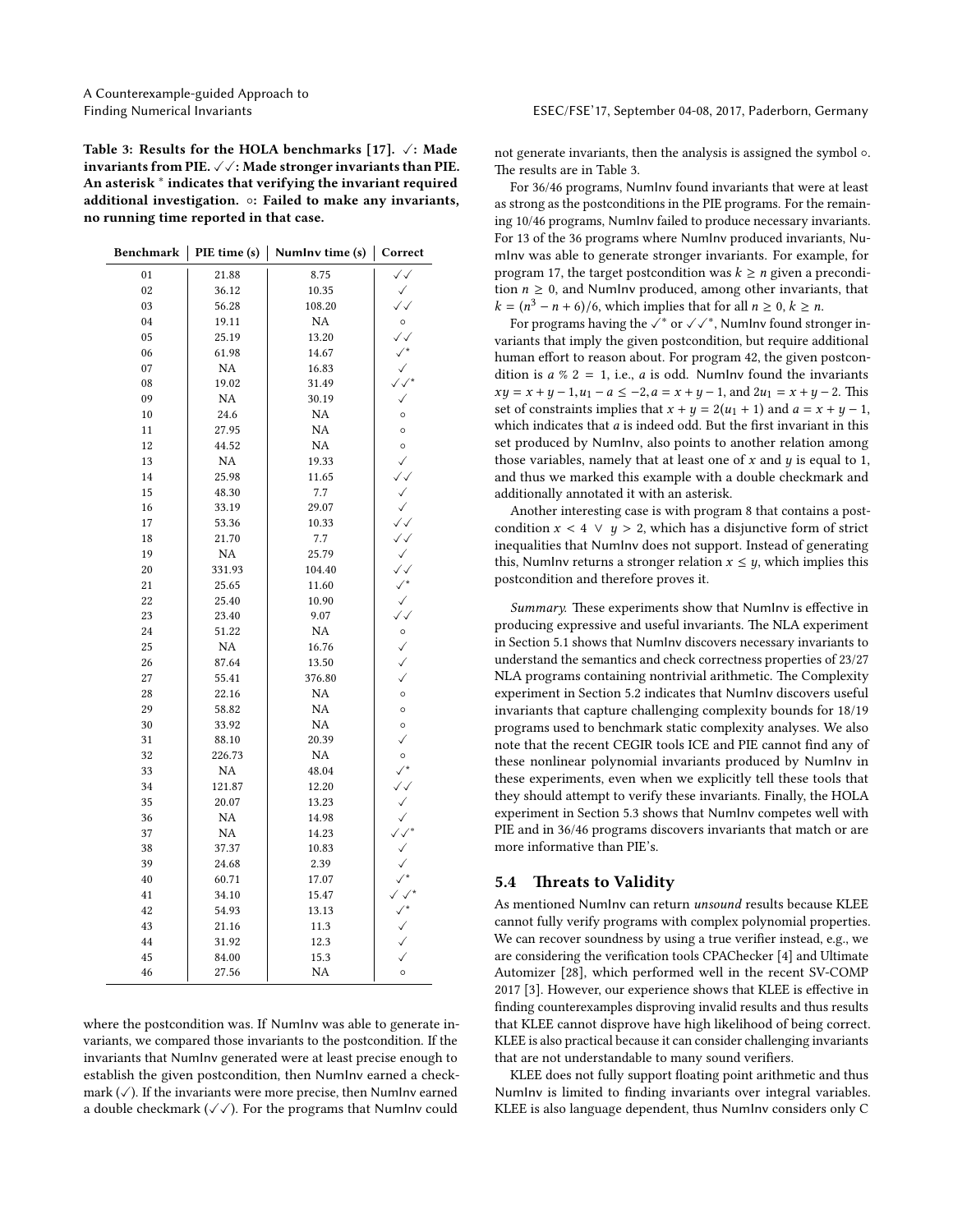programs. We are extending NumInv with additional verification backends that support richer semantics (e.g., arithmetic over the reals) and other languages (e.g., JPF [\[24\]](#page-10-36) for Java programs).

DIG's algorithms focus on specialized classes of numerical invariants, thus NumInv is unlikely to find invariants of other, unrelated forms. However, our results show that NumInv can often generate invariants that are logically equivalent or sufficiently strong to prove other forms of complex invariants, e.g., disjunctive ones.

Although our benchmark programs have nontrivial structures (e.g., nested loops) with complex arithmetic and have been used to evaluate modern invariant generation systems, these programs are small and do not represent real-world applications containing hundreds of thousands lines of code. Nonetheless, we believe that CEGIR is a promising approach to build invariant analysis tools that can scale and handle larger and more complex codebases. This is because dynamic analysis allows for inferring expressive invariants efficiently from traces and static checkers such as KLEE have become more powerful and practical in recent years.

## <span id="page-9-0"></span>6 RELATED WORK

We review related invariant generation techniques using pure static analysis, dynamic analysis, and CEGIR approaches.

Static invariant generation. Abstract interpretation [\[11,](#page-10-37) [12,](#page-10-38) [14\]](#page-10-39) computes an invariant that overapproximates reachable program states. This method starts from a weak invariant representing an initial approximation and iteratively strengthens the invariant by analyzing the structure of the program until reaching a fixed point. Overapproximation can lead to imprecise information and produce false positive errors. Thus, major research directions in this area focus on finding abstract domains that are sufficiently expressive to retain important information from the programs. For example, the work in [\[13,](#page-10-8) [32\]](#page-10-28) focus on the six-edged zone relations and the eight-edge octagon relations shown in Figure [3.](#page-4-1)

Rodríguez-Carbonell et al. [\[7,](#page-10-30) [8,](#page-10-31) [39\]](#page-10-32) use abstract interpretation to generate nonlinear polynomial equalities. They first observe that a set of polynomial invariants forms the algebraic structure of an ideal, then compute the invariants using Gröbner basis and operations over the ideals, based on the structure of the program until reaching a fixed point. The work only analyzes programs with assignments and loop guards that are expressible as polynomial equalities. In addition, this technique does not find inequalities and does not support programs with nested loops.

Dynamic invariant generation. The popular tool Daikon  $[18-21,$  $[18-21,$ [38\]](#page-10-41) infers candidate invariants from traces and templates. Daikon comes with a large list of invariant templates and tests them against program traces. Templates that are violated in any of the test runs are removed and the remainders are presented as the possible invariants. For numerical relations, Daikon can find linear relations over at most three variables and has a small number of fixed nonlinear polynomial templates such as  $x = y^2$ . In general, the tool has<br>limited support for inequalities and disjunctive invariants limited support for inequalities and disjunctive invariants.

CEGIR Approaches. Sharma et al. [\[42\]](#page-10-21) present a "guess-and-check" technique for inferring equality invariants. This technique is the standard CEGIR approach, and the "guess" component infers equalities using the similar equation solving technique in DIG. Thus

for equality, this technique has the same theoretical power as NumInv. The "check" component uses the Z3 SMT solver, and in this context, it is interesting to note the various differences in running time caused by the different choices made in the latter and our implementation, and specifically the use of KLEE instead of Z3. This "guess-and-check" approach is limited to equality relations and, as mentioned in Section [4.2,](#page-4-3) it is not trivial to extend to finding inequality invariants.

The PIE (Precondition Inference Engine) tool [\[37\]](#page-10-19) can generate both preconditions and loop invariants to automatically verify given assertions. Given an assertion  $Q$ , the goal is to produce a predicate formula sufficiently strong to ensure the assertion. To do this, PIE iteratively learns and refines a set of features (predicates over inputs such as  $x > 0$ ) that are sufficiently strong to separate"good" traces satisfying Q and "bad" traces violating Q. These predicates form the required precondition that proves the assertion. The novelty of PIE is that it does not rely on a fixed class of predicates and can construct necessary predicates during the inference process. Nonetheless, the tool cannot provide invariants for arbitrary locations in the program, especially if no additional assertions are given. More specifically, on the cohendiv example in Figure [1,](#page-1-0) PIE did not converge to an invariant.

The ICE (implication counter-example) learning model [\[23\]](#page-10-20) is also a CEGIR approach that generates inductive invariants to prove given assertions. The "student" uses a decision learning algorithm to guess candidate invariants expressed over predicates, which separate the good and bad traces. The "teacher" uses the Boogie verifier to check and provide good, bad, and a new kind of implication counterexamples to help the learner infer more precise inductive invariants. For efficiency, they restrict attention to the octagon domain and search only for predicates that are arbitrary boolean combinations of octagonal inequalities. Similar to PIE, ICE infers only necessary invariants to prove assertions. Even when provided with assertions such as the postconditions of the program cohendiv in Figure [1,](#page-1-0) ICE fails to prove them. We note that part of the reason might be because ICE does not support arithmetic operations such as division and modulo.

#### 7 CONCLUSION

We present NumInv, a CEGIR-based tool that discovers numerical invariants at arbitrary program locations. NumInv uses a dynamic analysis to infer invariants and the test-input generation tool KLEE to verify them. For invalid invariants, KLEE returns counterexample traces that are then used to help the inference algorithm discard invalid results and to find new invariants. The use of KLEE allows NumInv to work on programs with nontrivial arithmetic and discover useful and complex invariants. Preliminary experiments show that NumInv often outperforms state-of-the-art CEGIR systems in discovering invariants required to understand and analyze semantics, correctness, and complexity properties of programs.

# ACKNOWLEDGMENTS

We thank the anonymous reviewers for their detailed feedback and helpful comments. This research was supported by DARPA under contracts FA8750-15-2-0104 and FA8750-16-C-0022.